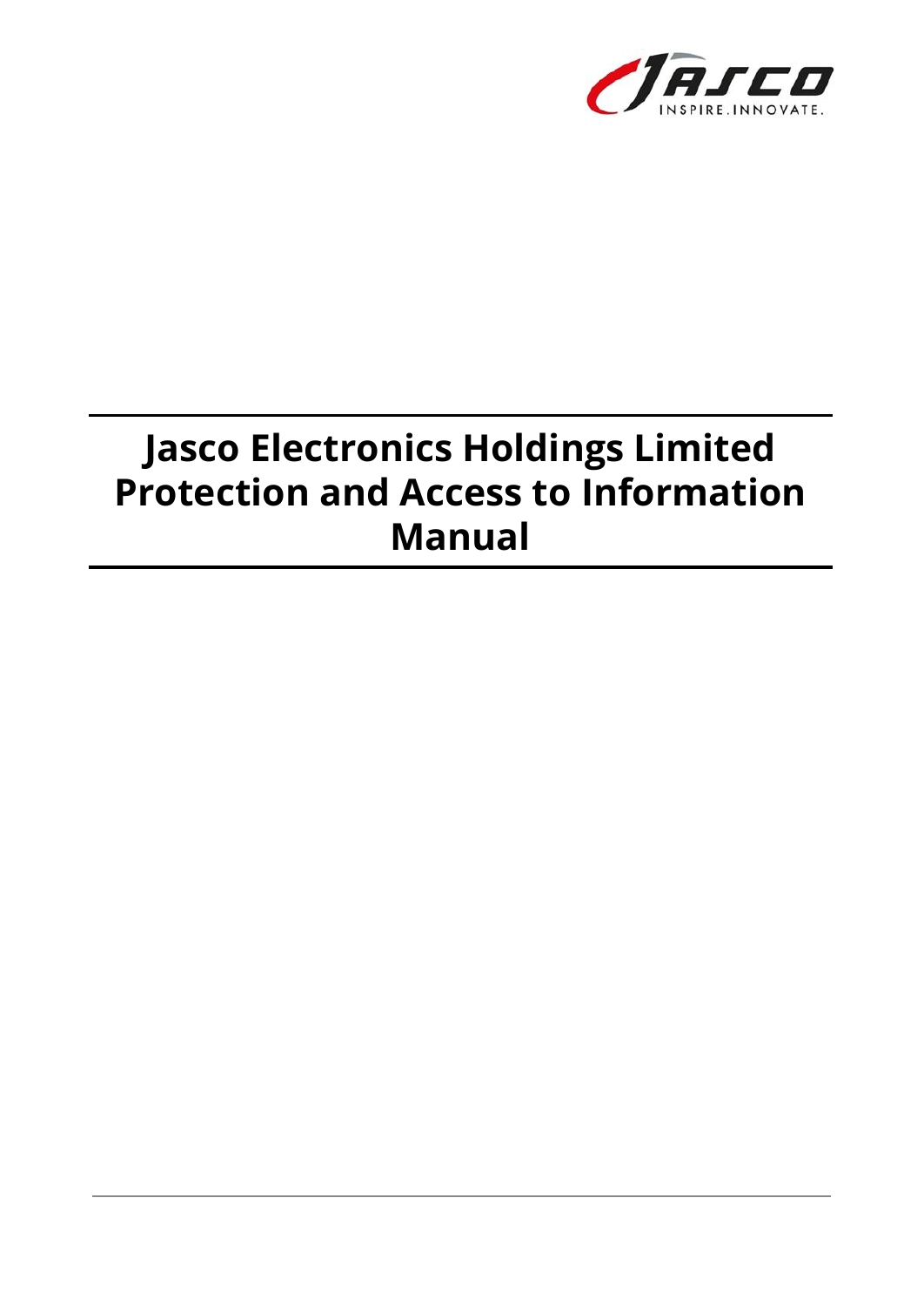

## **1. Introduction**

#### **1.1. Overview**

The Promotion of Access to Information Act ("PAIA" or "Act"), 2 of 2000 was assented to on the 2nd of February 2000 and came into effect on 9 March 2001. This Act gives effect to the constitutional right of access to any information held by the State and private bodies and promoted the exercise or protection of any rights to information.

This Act applies to the exclusion of any provision of other legislation that-

a. prohibits or restricts the disclosure of a record of a public body or private body; and

b. is materially inconsistent with an object, or a specific provision, of this Act.

PAIA fosters a corporate culture of transparency and accountability, within the context of the protection of personal information. In this regard, the provisions of the Protection of Personal Information Act 4 of 2013 ("POPIA") are also relevant whenever a request for information is received.

In terms of PAIA, if a person other than a government department or agency requests information from a private body, such information may only be provided if:

- a. the information is requested to protect a right;
- b. the person requesting the information compiled with the procedural requirements of that private body relating to such requests for information; and
- c. there is no ground on which to refuse access to such information.

With the above provisions in mind, the Act requires private bodies to compile a PAIA manual to assist in the exercise of the right to information.

In terms of Section 51 of the Act, a private body must, within 6 months of coming into existence, compile a PAIA Manual, unless exempted by the Minister of Justice and Correctional Services.

This manual is published on the Company website at *[jasco.co.za](http://jasco.co.za)* or alternatively, a copy can be requested from the Jasco Information Officer (see contact details in section 3).

#### **1.2. Reference Documents**

[1] JEHL Data Subject Request Form, document no: [JG-Internal-TMP-023](https://docs.google.com/document/d/1prSqrbvVJToFwTRINKVHAJR-Zwyeaec8NecHOWkhPFo/edit?usp=sharing)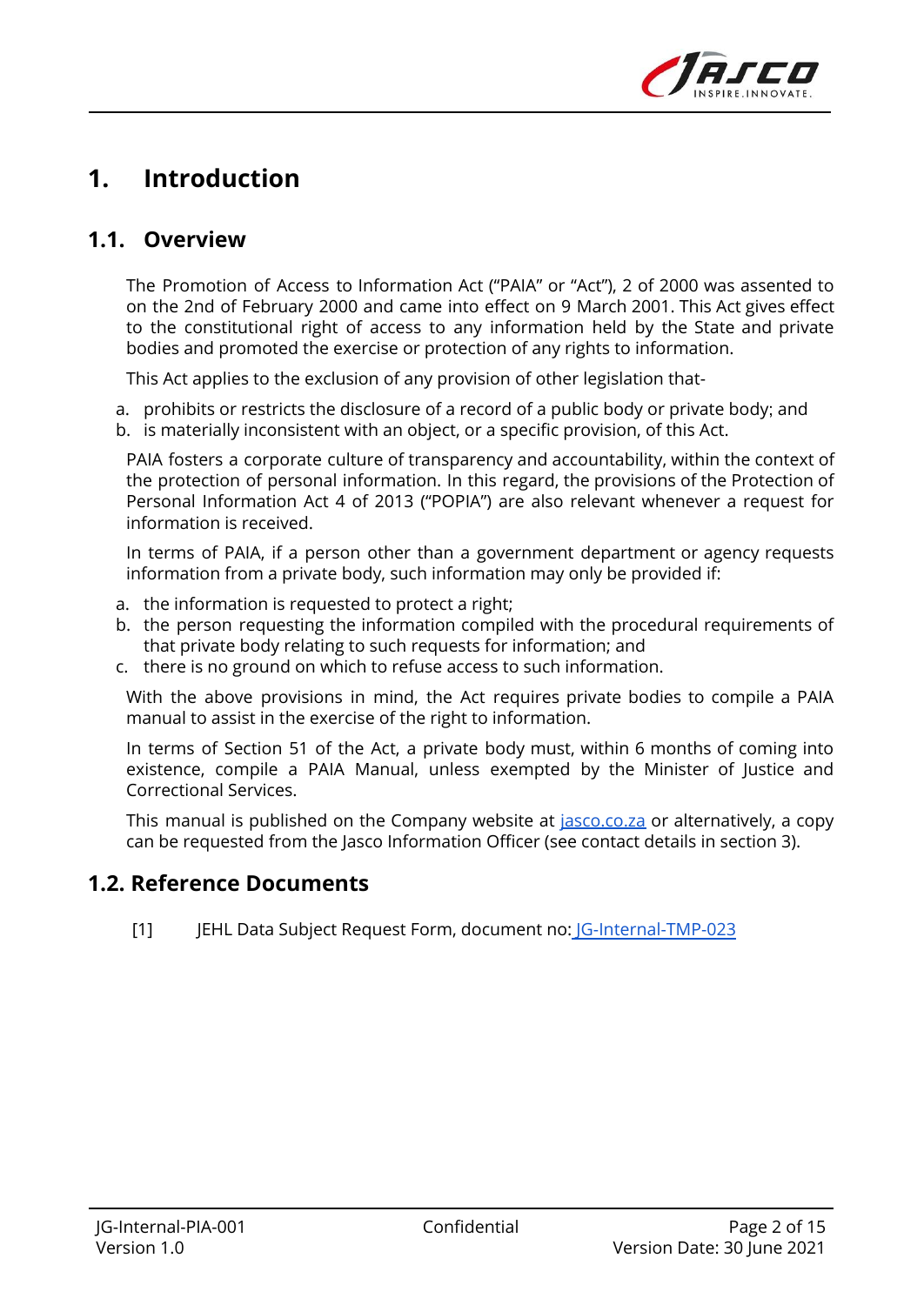

### **1.3. Abbreviations and Acronyms**

| Data                            | means all information in any form that is owned or processed; it includes<br>but is not limited to facts, numbers, letters and symbols collected by various<br>means and processed to produce information.                                                                                                                                                                                                                                                                                                                                                                                                                                                                                                                                                                                                                                                                                                                                                                                                                                                                                                                                                                                                                                                                                                                                                                                                                                                                                                                                                                           |  |
|---------------------------------|--------------------------------------------------------------------------------------------------------------------------------------------------------------------------------------------------------------------------------------------------------------------------------------------------------------------------------------------------------------------------------------------------------------------------------------------------------------------------------------------------------------------------------------------------------------------------------------------------------------------------------------------------------------------------------------------------------------------------------------------------------------------------------------------------------------------------------------------------------------------------------------------------------------------------------------------------------------------------------------------------------------------------------------------------------------------------------------------------------------------------------------------------------------------------------------------------------------------------------------------------------------------------------------------------------------------------------------------------------------------------------------------------------------------------------------------------------------------------------------------------------------------------------------------------------------------------------------|--|
| <b>GDPR</b>                     | General Data Protection Regulation                                                                                                                                                                                                                                                                                                                                                                                                                                                                                                                                                                                                                                                                                                                                                                                                                                                                                                                                                                                                                                                                                                                                                                                                                                                                                                                                                                                                                                                                                                                                                   |  |
| IO                              | <b>Information Officer</b>                                                                                                                                                                                                                                                                                                                                                                                                                                                                                                                                                                                                                                                                                                                                                                                                                                                                                                                                                                                                                                                                                                                                                                                                                                                                                                                                                                                                                                                                                                                                                           |  |
| <b>JEHL</b>                     | Jasco Electronics Holdings Limited and all of its subsidiaries, affiliates and<br>business employees (i.e. employees, directors, senior managers, executives,<br>temporary staff members, agents, consultants, seconded, home-based,<br>casual and agency staff, volunteers and interns), JEHL business associates<br>and partners.                                                                                                                                                                                                                                                                                                                                                                                                                                                                                                                                                                                                                                                                                                                                                                                                                                                                                                                                                                                                                                                                                                                                                                                                                                                  |  |
| Personal<br>Information         | Means information relating to an identifiable, living, natural person, and<br>where it is applicable, an identifiable, existing juristic person for example a<br>company including, but not limited to:<br>Information relating to the race, gender, sex, pregnancy, marital status,<br>а.<br>national, ethnic or social origin, colour, sexual orientation, age, physical<br>or mental health, well-being, disability, religion, conscience, belief,<br>culture, language and birth of the person;<br>b. Information relating to the education or the medical, financial, criminal<br>or employment history of the person;<br>any identifying number, symbol, email address, physical address,<br>C.<br>telephone number, location information, online identifier or other<br>particular assignments to the person;<br>d. the biometric information of the person;<br>the personal opinions, views or preferences of the person;<br>e.<br>correspondence sent by the person that is implicitly or explicitly of a<br>f.<br>private or confidential nature or further correspondence that would<br>reveal the contents of the original correspondence;<br>the views or opinions of another individual about the person;<br>g.<br>h. the name of the person if it appears with other personal information<br>relating to the person or if the disclosure of the name itself would<br>reveal information about the person;<br>Name, address, contact details, tax number, registration number, price<br>i.<br>lists, director details, quotes, invoices, sales order etc of companies. |  |
| <b>POPIA</b>                    | Protection of Personal Information Act                                                                                                                                                                                                                                                                                                                                                                                                                                                                                                                                                                                                                                                                                                                                                                                                                                                                                                                                                                                                                                                                                                                                                                                                                                                                                                                                                                                                                                                                                                                                               |  |
| Processing                      | means any operation, or set of operations, performed on data, by any<br>means, such as by collection, recording, organization, storage, adaptation or<br>alteration, retrieval, consultation, use, disclosure by transmission,<br>dissemination or otherwise making available, alignment or combination,<br>blocking, erasure or destruction and "Processing" shall have a corresponding<br>meaning.                                                                                                                                                                                                                                                                                                                                                                                                                                                                                                                                                                                                                                                                                                                                                                                                                                                                                                                                                                                                                                                                                                                                                                                 |  |
| Special Personal<br>Information | Means the following information relating to an identifiable, living, natural<br>person, and where it is applicable, an identifiable, existing juristic person for<br>example a company:                                                                                                                                                                                                                                                                                                                                                                                                                                                                                                                                                                                                                                                                                                                                                                                                                                                                                                                                                                                                                                                                                                                                                                                                                                                                                                                                                                                              |  |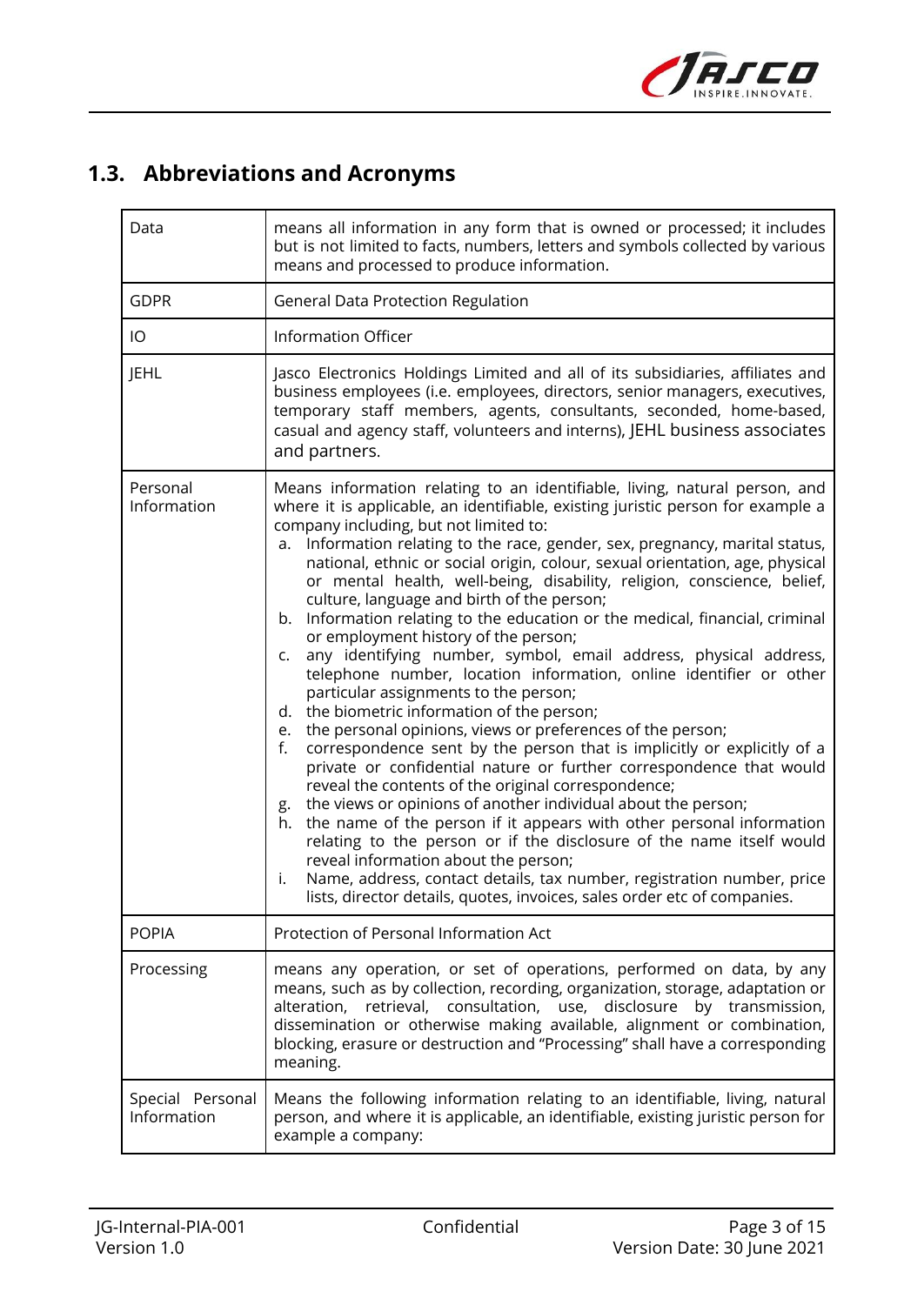

| a. the religious or philosophical beliefs, race or ethnic origin, trade union<br>membership, political persuasion, health or sex life or biometric<br>information of a data subject; or<br>b. the criminal behaviour of a data subject the extent that such<br>information relates to<br>the alleged commission by a data subject of any offence; or<br>any proceedings in respect of an offence allegedly committed by<br>ii.<br>a data subject or the disposal of such proceedings. |
|---------------------------------------------------------------------------------------------------------------------------------------------------------------------------------------------------------------------------------------------------------------------------------------------------------------------------------------------------------------------------------------------------------------------------------------------------------------------------------------|
|---------------------------------------------------------------------------------------------------------------------------------------------------------------------------------------------------------------------------------------------------------------------------------------------------------------------------------------------------------------------------------------------------------------------------------------------------------------------------------------|

#### **1.4. Version Information**

| <b>Version Reason for Change</b> | <b>Date</b>  |
|----------------------------------|--------------|
| Approved Document                | 30 June 2021 |

### **2. Who may Request Access to Information**

In terms of section 1 of PAIA, a requester, in relation to a private body, means:

- a. any person, including, but not limited to, a public body or an official thereof, making a request for access to a record of that private body; or
- b. a person acting on behalf of the person contemplated in subparagraph (a).

The above means that a requester may act on behalf of a person in making a request for a record.

In terms of section 53(2)(d) of the Act, a request for access must at least require the requester concerned to identify the right the requester is seeking to exercise or protect and provide an explanation of why the requested record is required for the exercise or protection of that right.

In essence, PAIA provides that a requester will be entitled to access to a record if the record is required for the exercise or protection of a right.

Requests can be made:

- a. as a personal requester;
- b. an agent of a requester on behalf of someone else
- c. as a third party seeking information.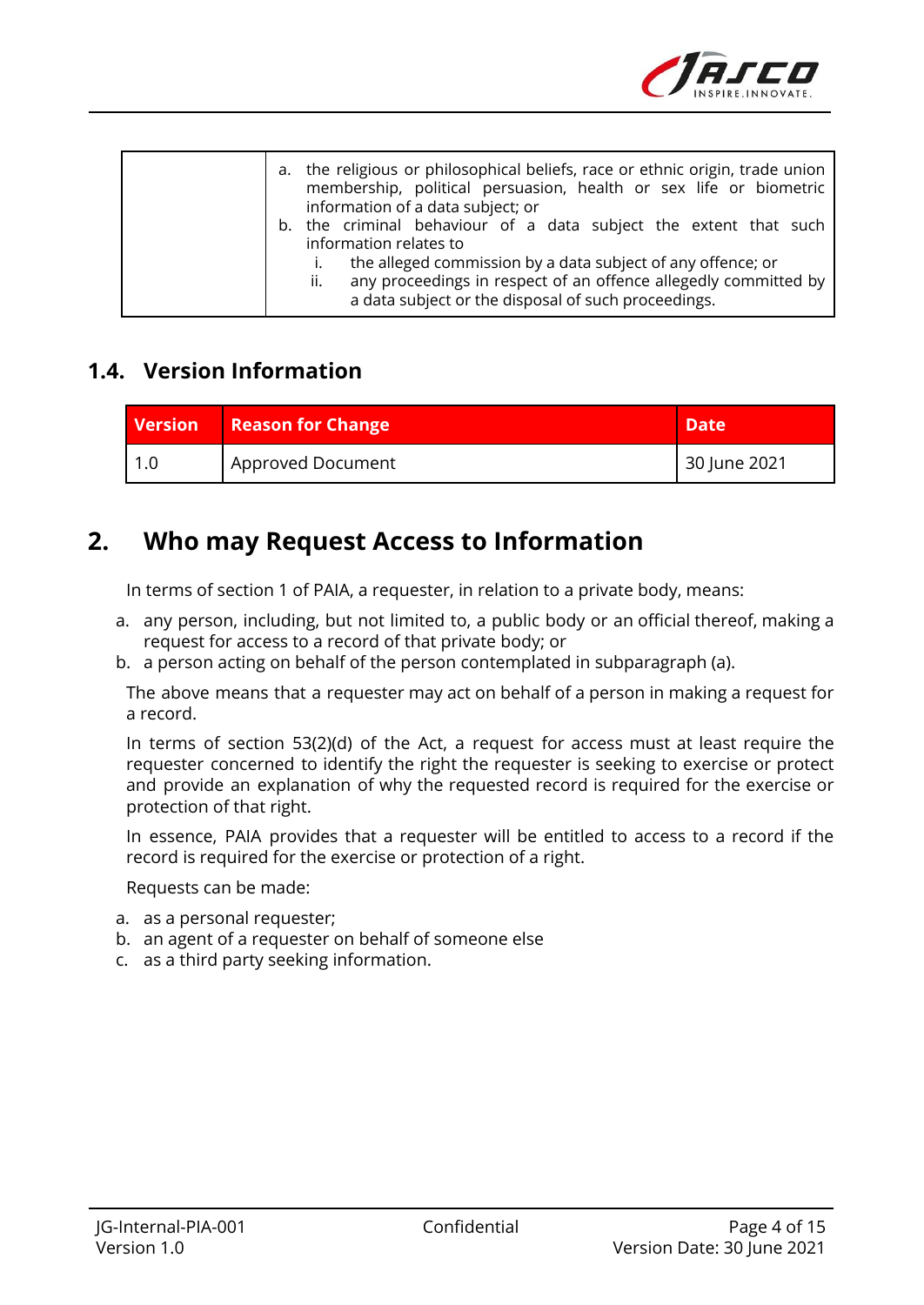

### **3. Contact Details of Information Officer**

| Name                    | <b>Warren Prinsloo</b>                                                       |
|-------------------------|------------------------------------------------------------------------------|
| <b>Physical Address</b> | Cnr Alexandra Avenue and 2nd Street<br>Halfway House<br>1685<br>South Africa |
| Postal Address          | <b>PO Box 860</b><br>Wendywood<br>South Africa<br>2144                       |
| Tel                     | +27 11 266 1500                                                              |
| Email                   | popia@jasco.co.za                                                            |

### **4. SAHRC Guidance to Requesters on how to Use the Act**

The South African Human Rights Commission ("SAHRC") published guidelines in terms of section 10 of the Act that will facilitate ease of use of the Act for requesters.

The guide to the Act can be obtained below:

#### **Postal Address**

South African Human Rights Commission Promotion of Access to Information Act Unit Private Bag 2700 Houghton

Johannesburg 2041

#### **Physical Address**

Forum 3 Braampark Office Park Braamfontein

#### **Queries can be directed to**

Telephone number: 27 (0) 11 877 3600 Fax number: (011) 484 7146/7 Website: [www.sahrc.org.za](http://www.sahrc.org.za) E-mail: [PAIA@sahrc.org.za](mailto:PAIA@sahrc.org.za)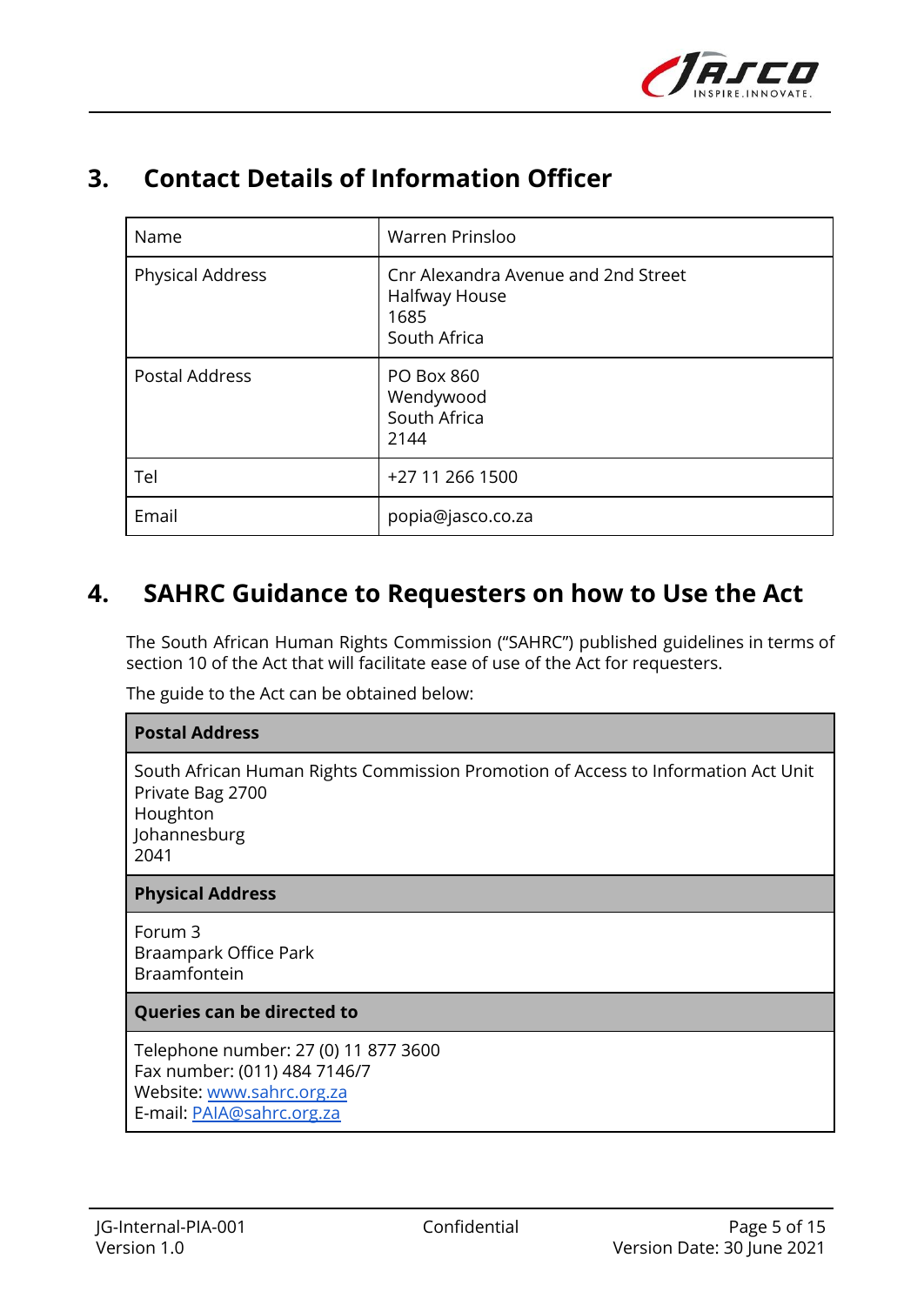

## **5. Company Structure**

#### **5.1. Scope**

This PAIA Manual has been prepared for Jasco Electronics Holdings Limited (JEHL) and the following JEHL Subsidiaries:

- a. Jasco Trading (Pty) Ltd
- b. DataVoice (Pty) Ltd
- c. Jasco Enterprise (Pty) Ltd
- d. Jasco Power Solutions (Pty) Ltd
- e. Jasco Carrier Solutions (Pty) Ltd
- f. Jasco Security and Fire Solutions (Pty) Ltd
- g. Jasco Systems (Pty) Ltd
- h. Jasco Trading (Pty) Ltd t/a Webb Industries
- i. NewTelco South Africa (Pty) Ltd
- j. Jasco Networks (Pty) Ltd

The following JEHL subsidiaries are excluded from this PAIA Manual:

a. RAMM Systems t/a RAMM Technology Pty (Ltd)

This manual is intended to ensure that JEHL complies with the Act by fostering the culture of transparency and accountability and giving effect to the right to information.

#### **5.2. Company Profile**

The Jasco Group is a smart technology and solutions partner. Jasco provides a range of true end-to-end converged ICT offerings for carriers and enterprises across the telecoms, communications, IT infrastructure, security and fire sectors. Jasco's offering also incorporates intelligent technologies including power and renewable energy, water management, data centres and broadcasting. It also offers component manufacturing of injection-moulded plastic, pressed metal components and appliances for the 'white goods' industry.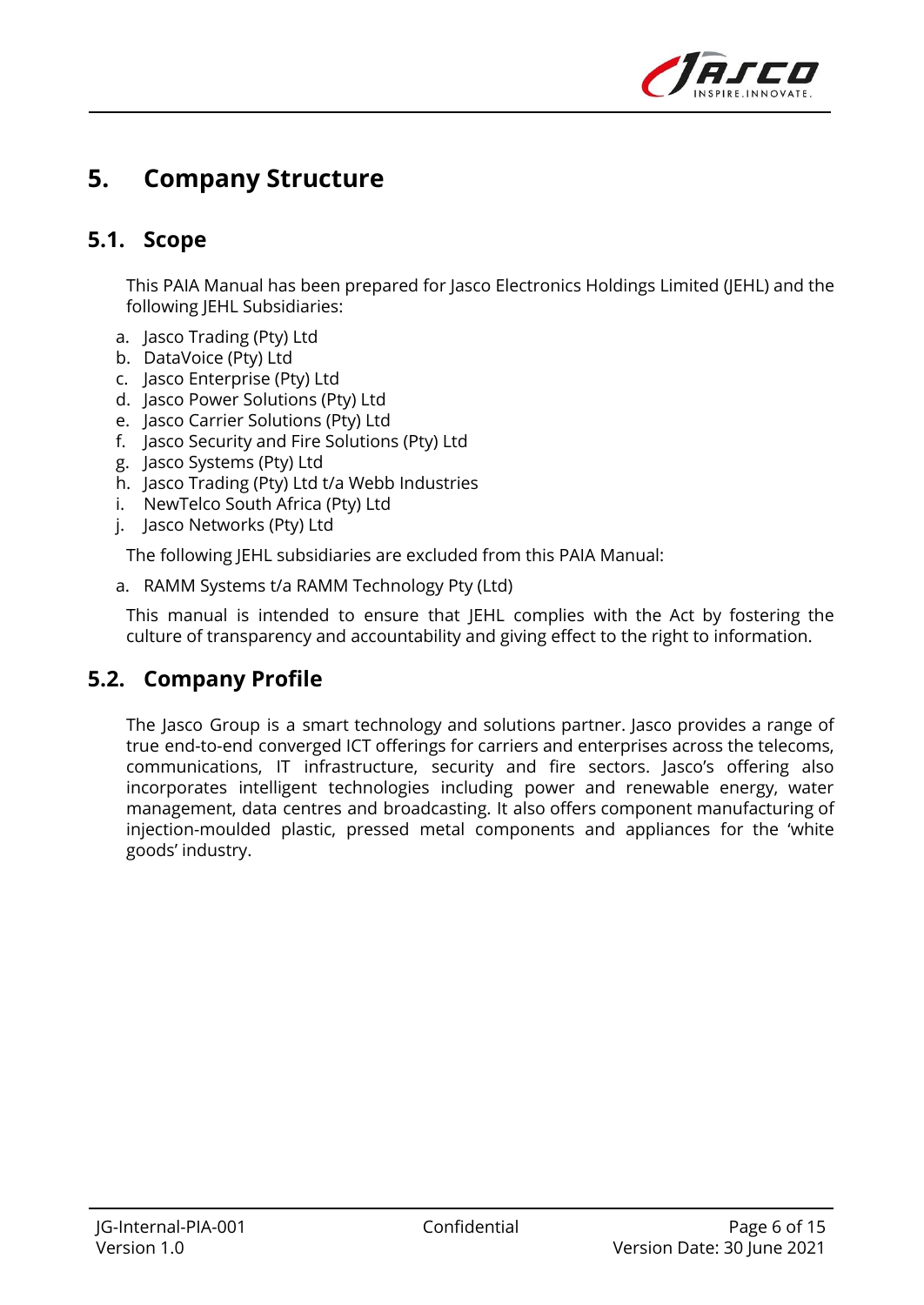



# **5.3. Company Organisation Structure**

# **6. Classes of Records**

### **6.1. Records automatically available to the Public - Sec 51 (1) (c)**

Please note that a description of the category of records has to be submitted to the Minister in terms of section 52(1) of the Act for publication.

In general terms, the following records are automatically available at the office of JEHL on payment of the prescribed fee for reproduction:

- a. Documentation and information relating to JEHL which is held by the Companies and Intellectual Properties Commission in accordance with the requirements set out in section 25 of the Companies Act 71 of 2008.
- b. Product/Solution/Services and Promotional Brochures
- c. News and other Marketing Information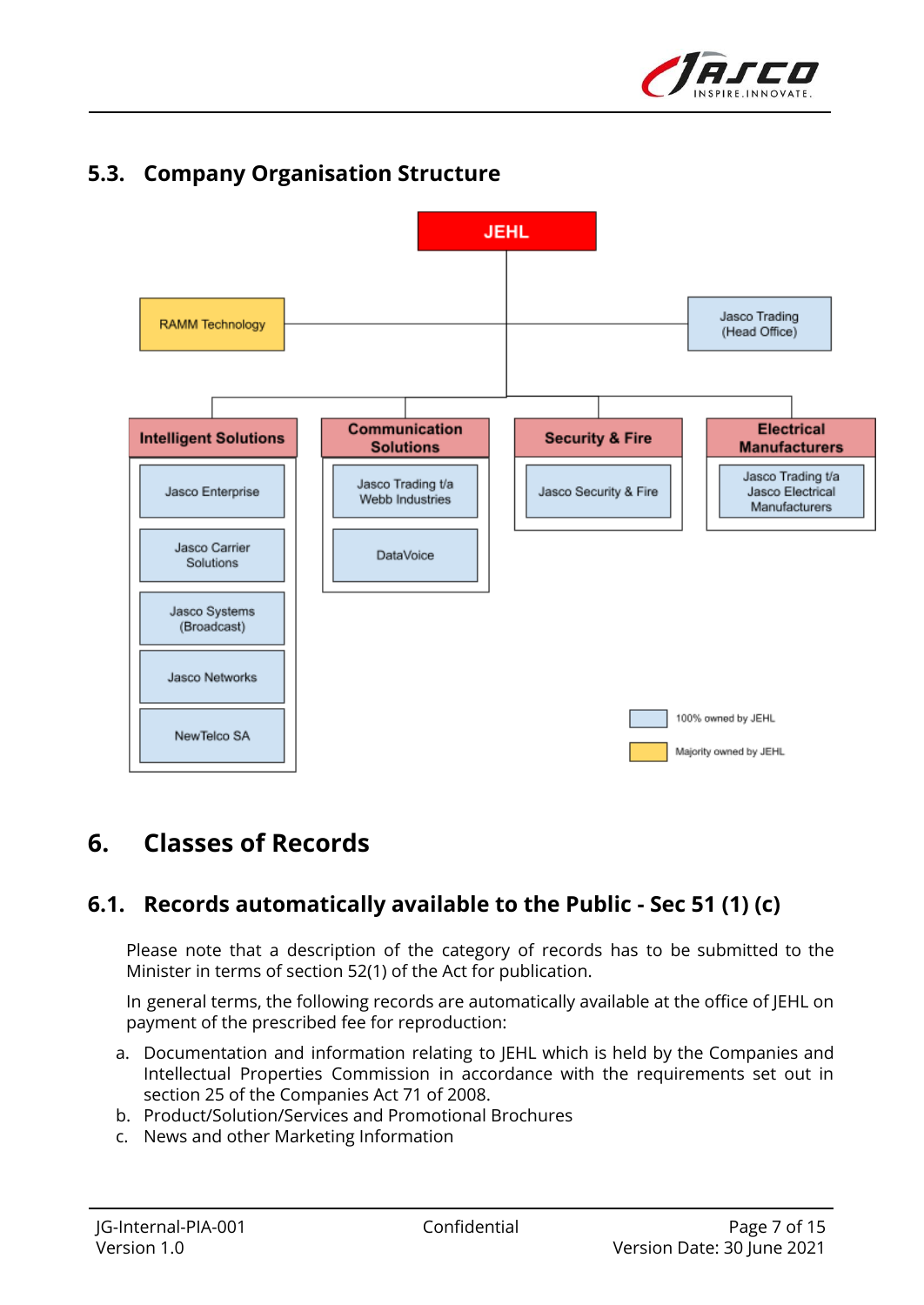

d. The annual integrated report and any other shareholder communications as published on JEHL's website.

### **6.2. Records available in accordance with other legislation - Sec 51**

### **(1) (d)**

Where applicable to its operation, JEHL also retains records and documents in terms of legislation listed below. Please note that the records listed below are not exhaustive and as such, each request for access to the record will be treated uniquely with consideration of applicable legislation, procedure and policy.

Records kept in accordance with such other legislation as applicable to JEHL which includes, but is not limited to:

- a. Banks Act 94 of 1990
- b. Basic Conditions of Employment Act 75 of 1997
- c. Broad-Based Black Economic Empowerment Act 53 of 2003
- d. Civil Proceedings Evidence Act, 1965 (Act 25 of 1965)
- e. Companies Act 71 of 2008
- f. Compensation for Occupational Injuries and Diseases Act 130 of 1993
- g. Competition Act 89 of 1998
- h. Constitution of South Africa Act 108 of 1996
- i. Copyright Act 98 of 1987
- j. Consumer Protection Act 68 of 2008
- k. Criminal Procedure Act 51 of 1977
- l. Customs and Excise Act, 1964
- m. Deeds Registries Act 57 of 1937
- n. Debt Collectors Act 114 of 1998
- o. Electronic Communications and Trans-actions Act 25 of 2002
- p. Employment Equity Act 55 of 1998
- q. Finance Act 2 of 2007
- r. Income Tax Act 58 of 1962
- s. Insider Trading Act 135 of 1998
- t. Insolvency Act 24 of 1936
- u. Labour Relations Act 66 of 1995
- v. Long Term Insurance Act 52 of 1998
- w. Magistrates Court Act 32 of 1944
- x. Non-Profit Organisations Act 71 of 1997
- y. Occupational Health and Safety Act 85 of 1993
- z. Patents Act 57 of 1987
- aa. Pension Funds Act 24 of 1956
- bb.Prevention of Organised Crime Act 14 of 1998
- cc. Protection of Information Act, No. 84 of 1982
- dd.Regulation of Interception of Communications and Provision of Communication Related Information Act 70 of 2002
- ee. Securities Services Act 36 of 2004
- ff. Short Term Insurance Act. 53 of 1998
- gg. Skills Development Act 97 of 1998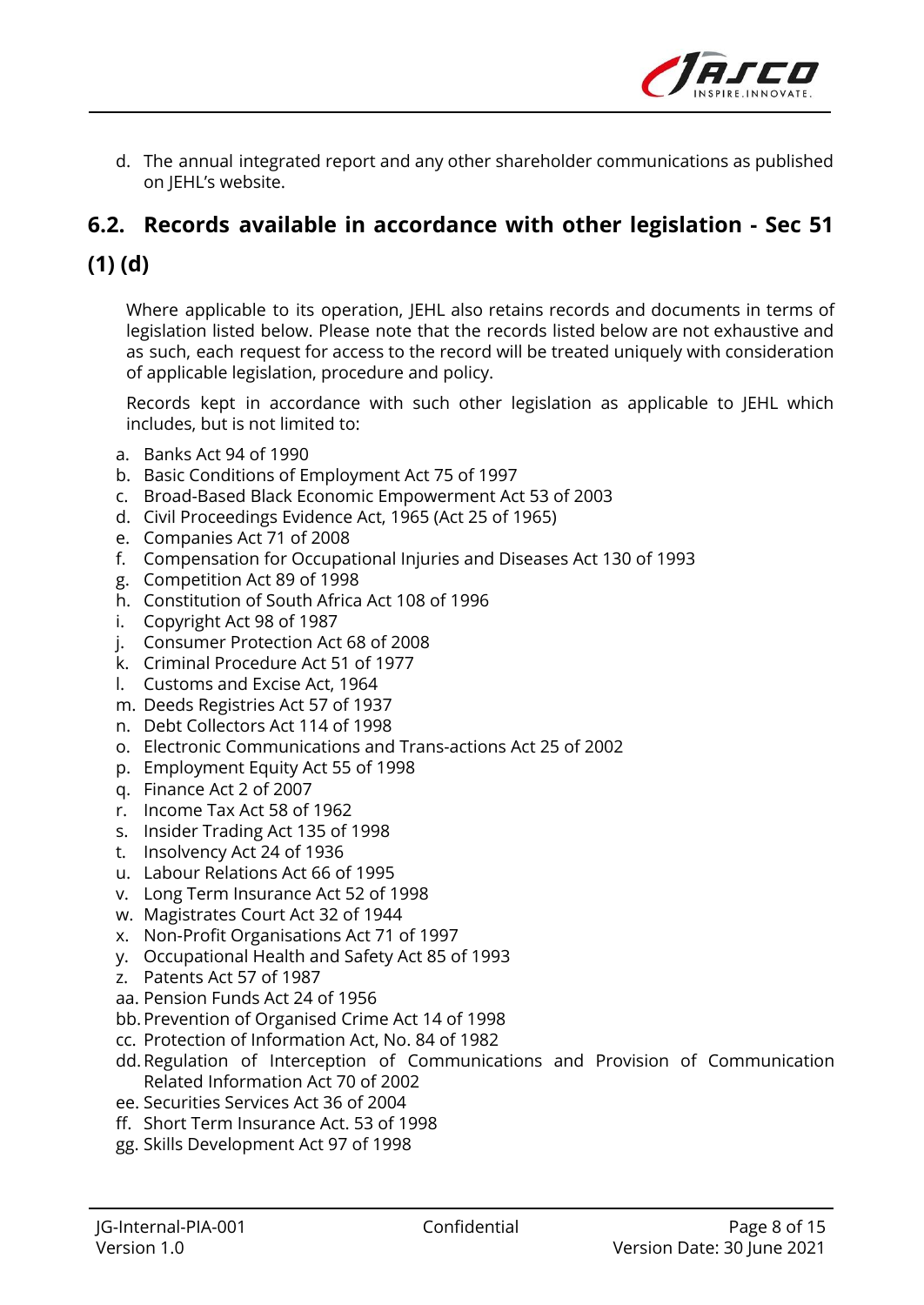

hh. Skills Development Levies Act 97 of 1999

- ii. South African Revenue Service Act 34 of 1997
- jj. Statistics Act 6 of 1999
- kk. Tax on Retirement Funds Act No 38 of 1996
- ll. Trust Property Control Act 57 of 1988

mm. Unemployment Insurance Act 63 of 2001

nn.Value Added Tax Act 89 of 1991

Although JEHL has used its best endeavours to supply you with a list of applicable legislation it is possible that the above list may be incomplete.

Wherever it comes to JEHL's attention that existing or new legislation allows a requester access on a basis other than that set out in the Act, we shall update the list accordingly.

### **6.3. Records held by JEHL - Record Subjects and Categories**

| <b>Function</b>                                                     | <b>Records</b>                                                                                                                                                                                                                                                                                                                                                                                                                                                                                                                                   |  |
|---------------------------------------------------------------------|--------------------------------------------------------------------------------------------------------------------------------------------------------------------------------------------------------------------------------------------------------------------------------------------------------------------------------------------------------------------------------------------------------------------------------------------------------------------------------------------------------------------------------------------------|--|
| Corporate Affairs and Investor<br><b>Relations / Communications</b> | Media Releases<br><b>Newsletters and Publications</b><br>Corporate Social Investment<br><b>Public Corporate Records</b><br><b>SENS releases</b>                                                                                                                                                                                                                                                                                                                                                                                                  |  |
| Corporate Secretariat and Governance                                | <b>Applicable Statutory Documents</b><br>- Annual Reports<br>- Board of Directors and Board Committee<br><b>Terms of Reference</b><br>Codes of Conduct<br>- Executive Committee Meeting Minutes<br>Legal Compliance Records<br>- Memoranda of Incorporation<br>Minutes of Board of Directors and Board<br><b>Committee Meetings</b><br>- Minutes of Shareholders' Meetings<br><b>Group Policies and Procedures</b><br><b>Share Certificates</b><br>Shareholder Agreements<br>Strategic plans<br><b>Statutory Returns to Relevant Authorities</b> |  |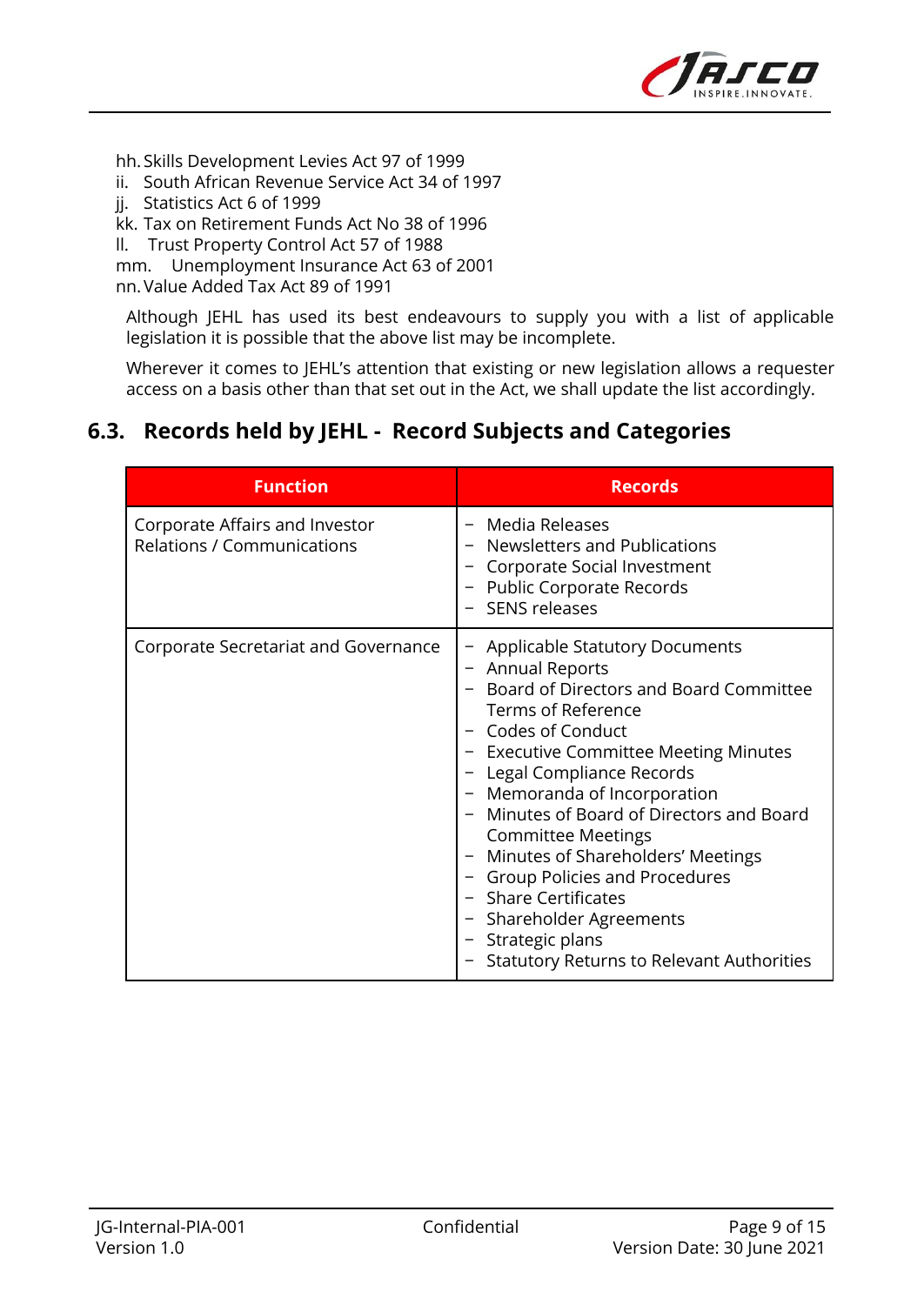

| Finance and Taxation          | <b>Policies and Procedures</b><br>- Accounting Records<br>- Annual Financial Statements<br>- Audit Reports<br>- Capital Expenditure Records<br>- Investment Records<br>- Invoices and Statements<br>- Management Reports<br>- Purchasing Records<br>- Sale and Supply Records<br>- Tax Records and Returns<br>- Treasury Dealing<br><b>Transactional Records</b>                                        |
|-------------------------------|---------------------------------------------------------------------------------------------------------------------------------------------------------------------------------------------------------------------------------------------------------------------------------------------------------------------------------------------------------------------------------------------------------|
| <b>Human Resources</b>        | - Education and Training Records<br>- Employee Benefit Records<br>- Employment Contracts<br>- Employment Equity Records<br>- Employee Information<br>- Employee Share Option Scheme<br>- Policies and Procedures<br>- Group Life<br>- Leave Records<br>- Medical Records<br>- Pension and Retirement Funding Records<br>- Study assistance scheme/s<br>- Tax Returns of employees<br><b>UIF Returns</b> |
| <b>Information Technology</b> | - Agreements<br>- Disaster Recovery<br>Hardware and Software Packages<br>- Policies and Procedures<br>Internal Systems Support and<br>Programming<br>Licenses<br><b>Operating Systems</b>                                                                                                                                                                                                               |
| <b>Intellectual Property</b>  | Trademark applications<br>Agreements relating to intellectual<br>property<br>Copyrights                                                                                                                                                                                                                                                                                                                 |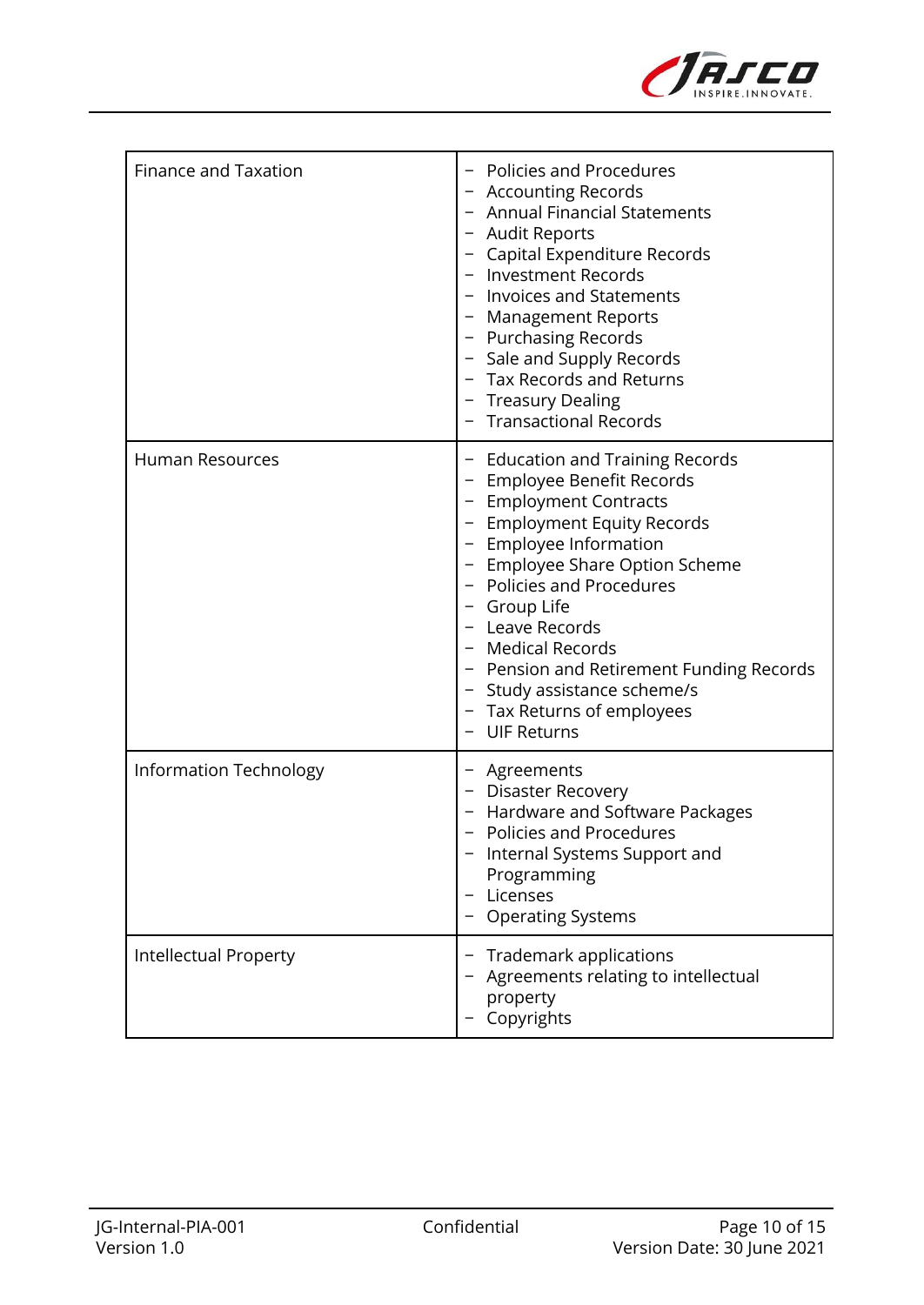

| Legal                              | Complaints, pleadings, briefs and other<br>documents pertaining to any actual or<br>pending litigation, arbitration or<br>investigation<br>Material licenses, permits and<br>authorisations         |  |
|------------------------------------|-----------------------------------------------------------------------------------------------------------------------------------------------------------------------------------------------------|--|
| Sales, Marketing and Communication | Brochures, Newsletters and Advertising<br>Material<br>Client Information<br><b>Marketing Brochures</b><br><b>Marketing Strategies</b><br><b>Product Brochures</b><br><b>Policies and Procedures</b> |  |

## **7. Processing Personal Information in terms of POPI Act**

#### **7.1. Processing Personal Information**

JEHL processes personal information of data subjects for the purposes of: Sec 51 (1)(c)(i)

- a. Fulfilling its statutory obligations in terms of applicable legislation;
- b. Verifying information provided to JEHL;
- c. Obtaining information necessary to provide contractually agreed services to a customer;
- d. Monitoring, maintaining and managing JEHL's contractual obligations to customers, clients, suppliers, service providers, employees, directors and other third parties;
- e. Marketing and advertising;
- f. Resolving and tracking complaints;
- g. Monitoring and securing the assets, employees and visitors to the premises of JEHL;
- h. Historical record-keeping, research and recording statistics necessary for fulfilling JEHL's business objectives.

#### **7.2. Processing Personal Information Categories**

JEHL may process the personal information of the following categories of data subjects, which includes current, past and prospective data subjects: Sec 51 (1)(c)(ii)

- a. Customer and employees, representatives, agents, contractors and service providers of such customers;
- b. Suppliers, service providers to and vendors of JEHL and employees, representatives, agents, contractors and service providers of such suppliers and service providers;
- c. Directors and officers of JEHL;
- d. Shareholders;
- e. Job applicants;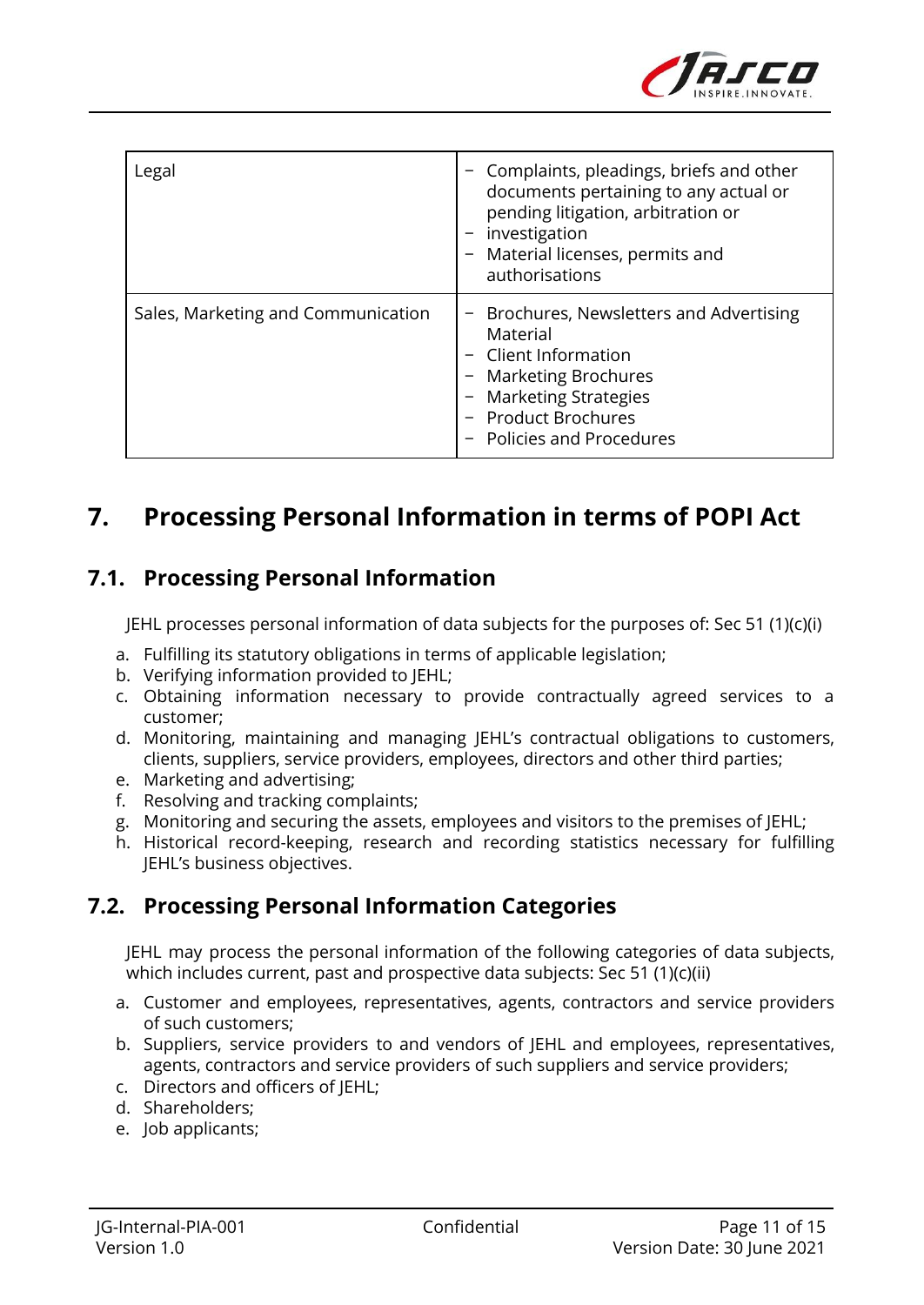

- f. Existing and former employees (including contractors, agents, temporary and casual employees);
- g. Visitors to any premises of JEHL; and
- h. Complaints, correspondents and enquiries.

### **7.3. Nature of Personal Information**

The nature of personal information processed in respect of the above data subjects may include, as may be applicable: Sec 51 (1)(c)(ii)

- a. Name, identifying number, symbol, email address, physical address, telephone number, location information, online identifier or other particular assignments to the person;
- b. Biometric information;
- c. Information relating to the education or the medical, financial, criminal or employment history of the data subject;
- d. Information relating to the rate, gender, marital status, national origin, age disability, language and birth of the data subject;
- e. Confidential correspondence sent by the data subject;

### **7.4. Personal Information Recipients**

JEHL may supply personal information to the following recipients: Sec 51 (1)(c)(iii)

- a. Regulatory, statutory and government bodies;
- b. Customers, suppliers, service providers, vendors, agents and representatives of JEHL;
- c. Employees of JEHL;
- d. Shareholders and other stakeholders;
- e. Third-party verification agencies and credit bureau;
- f. Collection agencies;
- g. Banks and other financial institutions.

### **7.5. Transborder Flow of Personal Information**

Planned or prospective transborder flow of personal information processed by JEHL in respect of the above categories of data subjects: Sec 51 (1)(c)(iv)

Personal information of data subjects may be transferred across borders due to the hosting of some JEHL infrastructure and applications in foreign jurisdictions. Current employees and consultants' information may also be transferred transborder where JEHL has a physical presence or may be providing services or performing in terms of its contractual obligations.

### **7.6. Security Measures Implemented**

Security measures implemented or to be implemented by JEHL to ensure the confidentiality, integrity and availability of the personal information which may be or is being processed by JEHL: Sec 51 (1)(c)(v)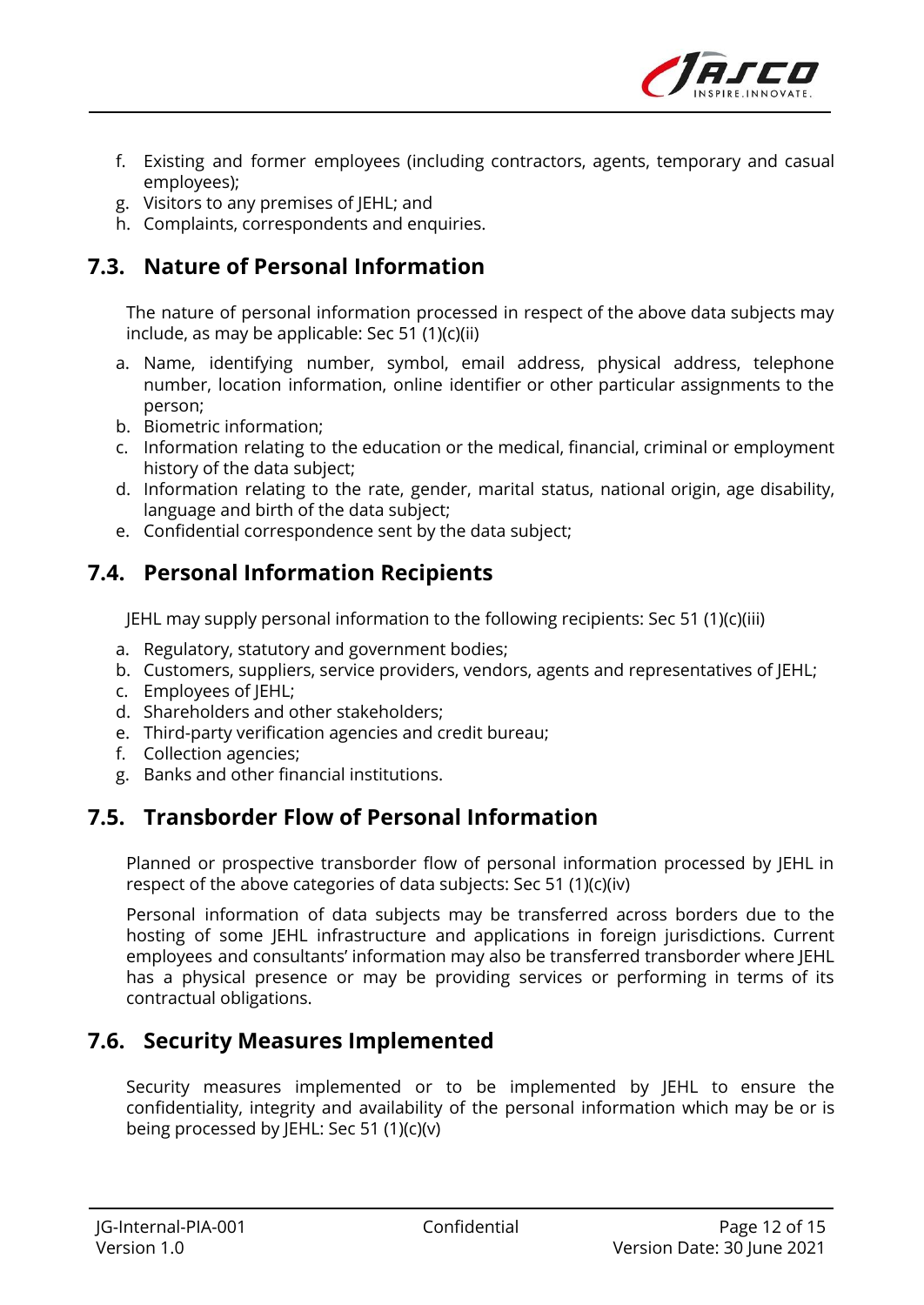

JEHL continuously establishes and maintains appropriate, reasonable technical and organisational measures to ensure that the integrity of the personal information in its possession or under its control is secure and that such information is protected against unauthorised or unlawful processing, accidental loss, destruction or damage, alteration or access by having regard to the requirements set forth in the law, in industry practice and generally accepted information security practices and procedures which apply to JEHL.

### **8. Access Procedure and Requests**

The purpose of this section is to provide requesters with sufficient guidelines and procedures to facilitate a request for access to a record held by JEHL.

It is important to note that an application for access to information can be refused in the event that the application does not comply with the procedural requirements of the Act. In addition, the successful completion and submission of an access request form do not automatically allow the requester access to the requested record. An application for access to a record is subject to certain limitations if the requested record falls within a certain category as specified within Part 3 Chapter 4 of the Act.

If it is reasonably suspected that the requester has obtained access to the JEHL's records through the submission of materially false or misleading information, legal proceedings may be instituted against such requester.

#### **8.1. Guidance on Completion of Prescribed Access Form**

To facilitate the processing of your request, kindly:

- a. Use the JEHL Data Subject Request Form (reference [1]) on the [jasco.co.za](https://www.jasco.co.za/) website
- b. The JEHL Data Subject Request Form (reference [1]) must be completed in the English language
- c. Type or print in block letters.
- d. If a question is not applicable, answer as "N/A".
- e. Proof of identity is required to identify the requester.
- f. Provide sufficient details to enable efficient processing of your request.
- g. Provide sufficient records on the record requested.
- h. If the requester wishes to be informed of the decision in any manner (in addition to written) the manner and particulars thereof.

#### **8.2. Submission of Prescribed Access Form**

The completed JEHL Data Subject Request Form (reference [1]) and its annexures, if applicable, must be submitted via registered mail, email or by hand and must be addressed to the Information Officer (details in section 3).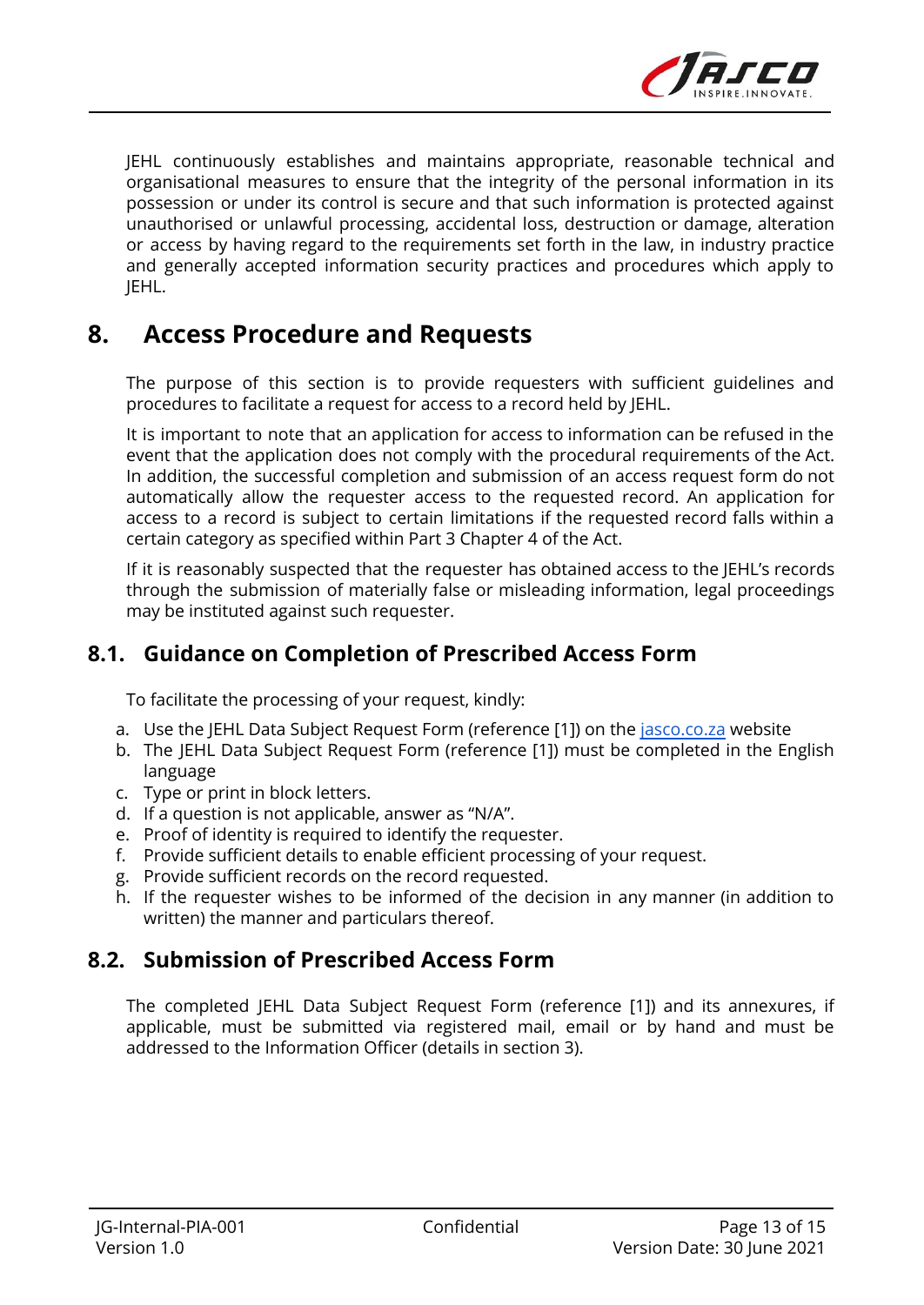

#### **8.3. Payment of Prescribed Fees**

Prescribed fees as published under Annexure A: Part 3 clause 8(1) and in Annexure B of the Regulations regarding the Promotion of Access to Information are as follows:

| <b>Item</b> | <b>Description</b>                                                              | <b>Amount</b>                                                                        |  |
|-------------|---------------------------------------------------------------------------------|--------------------------------------------------------------------------------------|--|
| 1           | Copy of Guide per A4-size page                                                  | R3.90 per page                                                                       |  |
| 2           | Photocopy of A4-size page                                                       | R3.90 per page or part<br>thereof                                                    |  |
| 3           | A printed copy of A4-size page                                                  | R4.80 per page or part<br>thereof                                                    |  |
| 4           | For a copy in a computer-readable form on:<br>a) Flash drive<br>b) Compact disc | a) R <sub>0</sub><br>b) R56.00                                                       |  |
| 5           | For a transcription of visual images per A4-size page                           | Service to be outsourced.<br>Will depend on quotations<br>from the Service provider. |  |
| 6           | Copy of visual images                                                           |                                                                                      |  |
| 7           | Transcription of an audio record, per A4-size page                              |                                                                                      |  |
| 8           | Copy of an audio record                                                         | R56.00                                                                               |  |
| 9           | Deposit: If search exceeds 6 hours                                              | One-third of the amount<br>per request, calculated in<br>terms of items 2 to 8.      |  |
| 10          | Postage                                                                         | Actual expense                                                                       |  |

#### **8.4. Notification**

JEHL will within thirty (30) days of receipt of the request decide whether to grant or decline the request and give notice with reasons (if required) to that effect.

The thirty (30) day period within which JEHL has to decide whether to grant or refuse the request, may be extended for a further period of not more than thirty (30) days, if the request is for a large volume of information, or the request requires a search for information held at another office of JEHL and the information cannot be reasonably be obtained within the original thirty (30) day period. JEHL will notify the requester in writing should an extension be sought.

If the request for access to a record is successful the requester will be notified of the following:

- a. The amount of the access fee payable upon gaining access to the record;
- b. An indication of the form in which the access will be granted; and
- c. Notice that the requester may lodge an application with a court against the payment of the access fee and the procedure, including the period, for lodging the application.
- d. If the request for access to a record is not successful the requester will be notified of the following:
	- i. Adequate reasons for the refusal (refer to Third Party Information and Grounds for Refusal); and